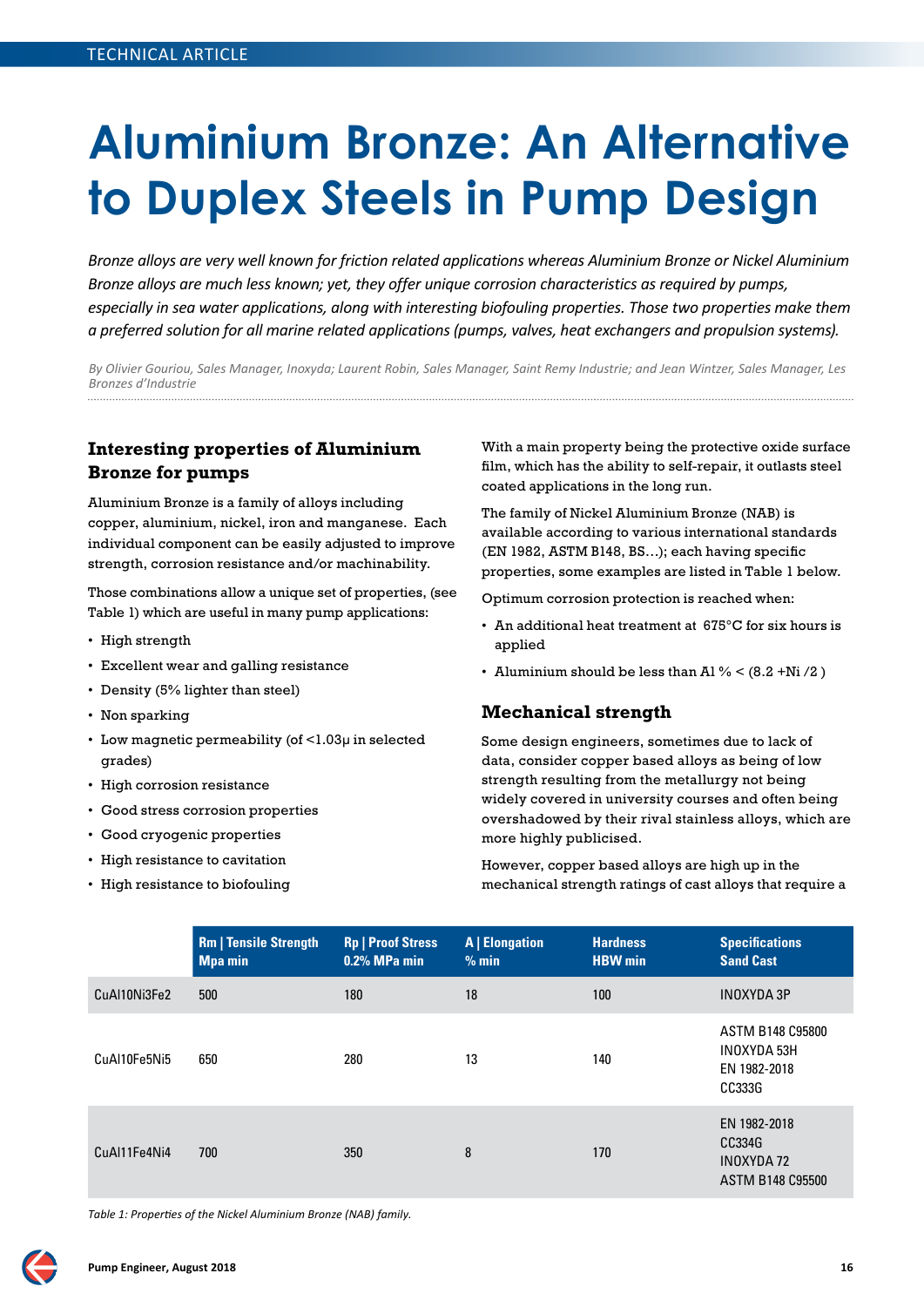good degree of corrosion resistance. Although this does not represent the total picture, it is an important factor in design criteria. (Please see Figure 1.)



*Figure 1: Tensile strengths of cast materials.*

Here are some examples of parts that can be cast in various aluminium bronze alloys:





*Figure 2: A cast pump impeller. Photo courtesy of Inoxyda SA.*

*Figure 3: Centrifugal Pump LP Casing. Photo courtesy of Inoxyda SA.*



*Figure 4: Gate Valve/Buterfy valves. Photo courtesy of Saint Remy Industrie.*



*Figure 5: Pre machined cryogenic pump casing. Photo courtesy of Saint Remy Industrie.*



*Figure 6: Impellers. Photo courtesy of Inoxyda SA.*



*Figure 7: Discharge Elbow. Photo courtesy of Inoxyda SA.*

#### **Cavitation: An issue in pump design**

When liquid flows over a metal surface, rapid changes in pressure can arise. Small water vapour bubbles are formed from the turbulence at low pressure points and these can migrate to high pressure points where they collapse violently on the surface of the component causing eventually erosion at the point of contact. Nickel Aluminium Bronze has excellent resistance to this phenomenon and as such, is still the predominant alloy for propellers in the shipbuilding industry.

This property is also important in any water handling system particularly for pumps and valves.

#### **Cryogenic pumps: Very low temperature requirements**

A main requirement for cryogenic pumps is the resistance at low temperatures. Unlike most steels, copper based alloys do not embrittle and have a good dimensional stability at low temperatures down to -190°C. A main issue to be addressed in those applications is the possible presence of oxygen which reduces scope to bronze alloys; for other applications aluminium bronze is regularly used, for example the Inoxyda 3 Cryo alloy.

# **Magnetic permeability: For military applications**

The aluminium bronzes can be manufactured to give low magnetic permeability, according to its composition, which in some military applications offers a real added value. (Please see Table 2.)

| <b>Alloy Designation</b> | <b>Magnetic Permeability µ</b> |
|--------------------------|--------------------------------|
| CuAl11Fe6Ni6             | 1.75                           |
| CuAI10Fe5Ni5             | 1.5                            |
| CuAl9Ni3Fe2              | 11                             |
| CuAl9Mn1.5               | 1 01                           |

*Table 2: Alloy designaton and magnetc permeability.*

## **Biofouling: A property often ignored in pumps**

Biofouling can be a serious problem with any systems handling seawater, particularly at elevated temperatures with warm climates.

High copper alloys have considerable resistance to the growth of crustaceans, seaweeds and other marine organisms. (Please see Figure 8.) The slow dissolution of copper ions inhibits their growth and prevents mass population. The maintenance of sea water handling systems is expensive either by mechanical removal or by chlorination which can also have an impact on other